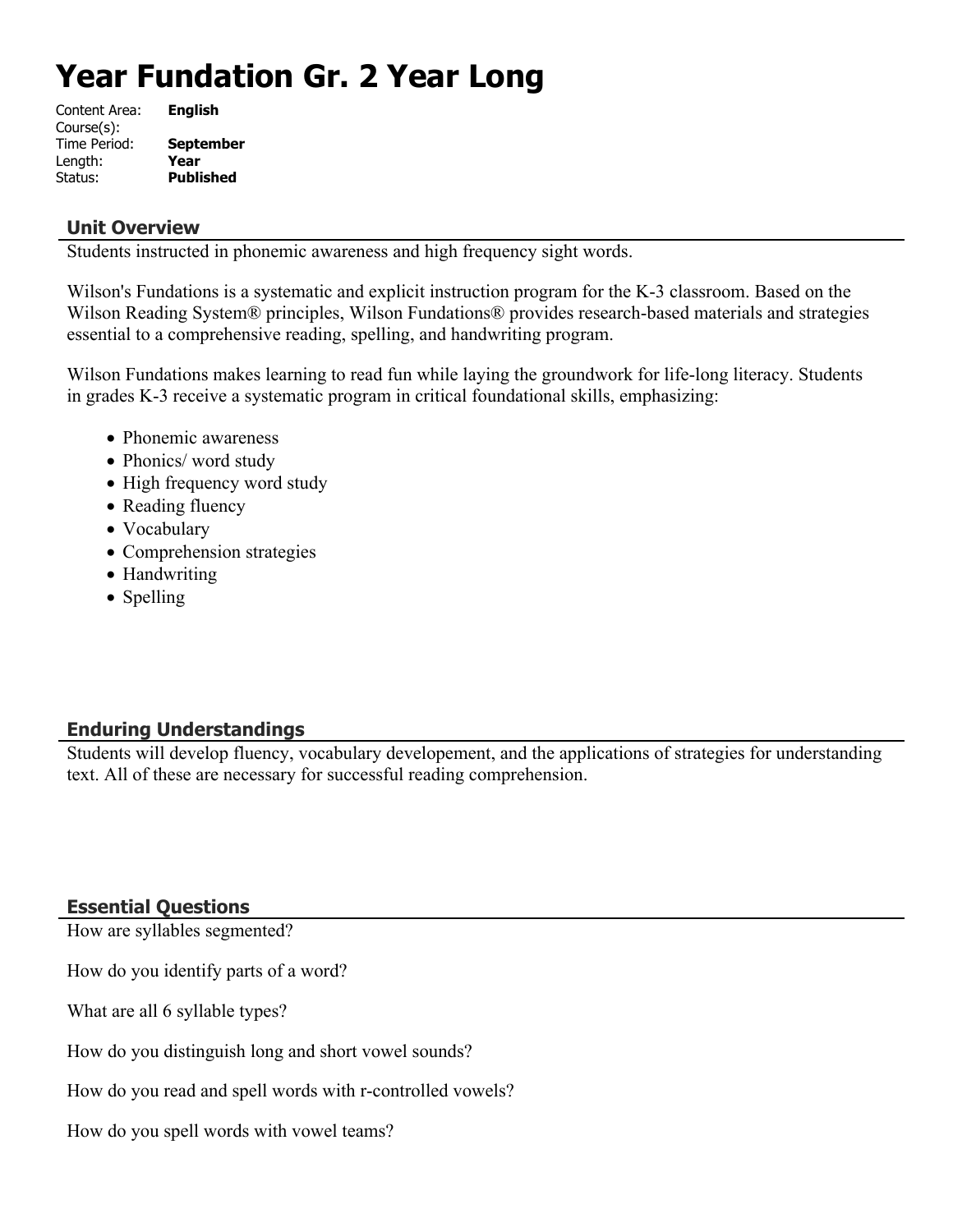How do you spell words with suffixes? How do you read and spell high frequency words? How do you divide mulitsyllabic words? How do we use synonyms? How do we apply dictionary skills? How do we apply correct punctuation?

## **Instructional Strategies & Learning Activities**

| Lesson             | Objective                                        | Procedure     |
|--------------------|--------------------------------------------------|---------------|
| September/October  |                                                  |               |
|                    |                                                  | Week 1:       |
|                    |                                                  | $\bullet$ Dr  |
|                    | SWBAT:                                           | $\bullet$ Int |
|                    | • identify the letter-keyword sounds for         | $\bullet$ Wo  |
|                    | consonants and vowels                            | $\bullet$ Di  |
|                    | • identify consonants digraphs                   | $\bullet$ Ecl |
| Unit 1:<br>2 weeks | • identify letter-keyword sounds for<br>digraphs | Week 2:       |
|                    | · identify consonants blends and                 | $\bullet$ Dr  |
|                    | digraph blends                                   | $\bullet$ Int |
|                    | • spell words with "k" sound                     | $\bullet$ Wo  |
|                    | • identify closed syllable types                 | $\bullet$ Re  |
|                    |                                                  | $\bullet$ Tri |
|                    |                                                  | $\bullet$ Wo  |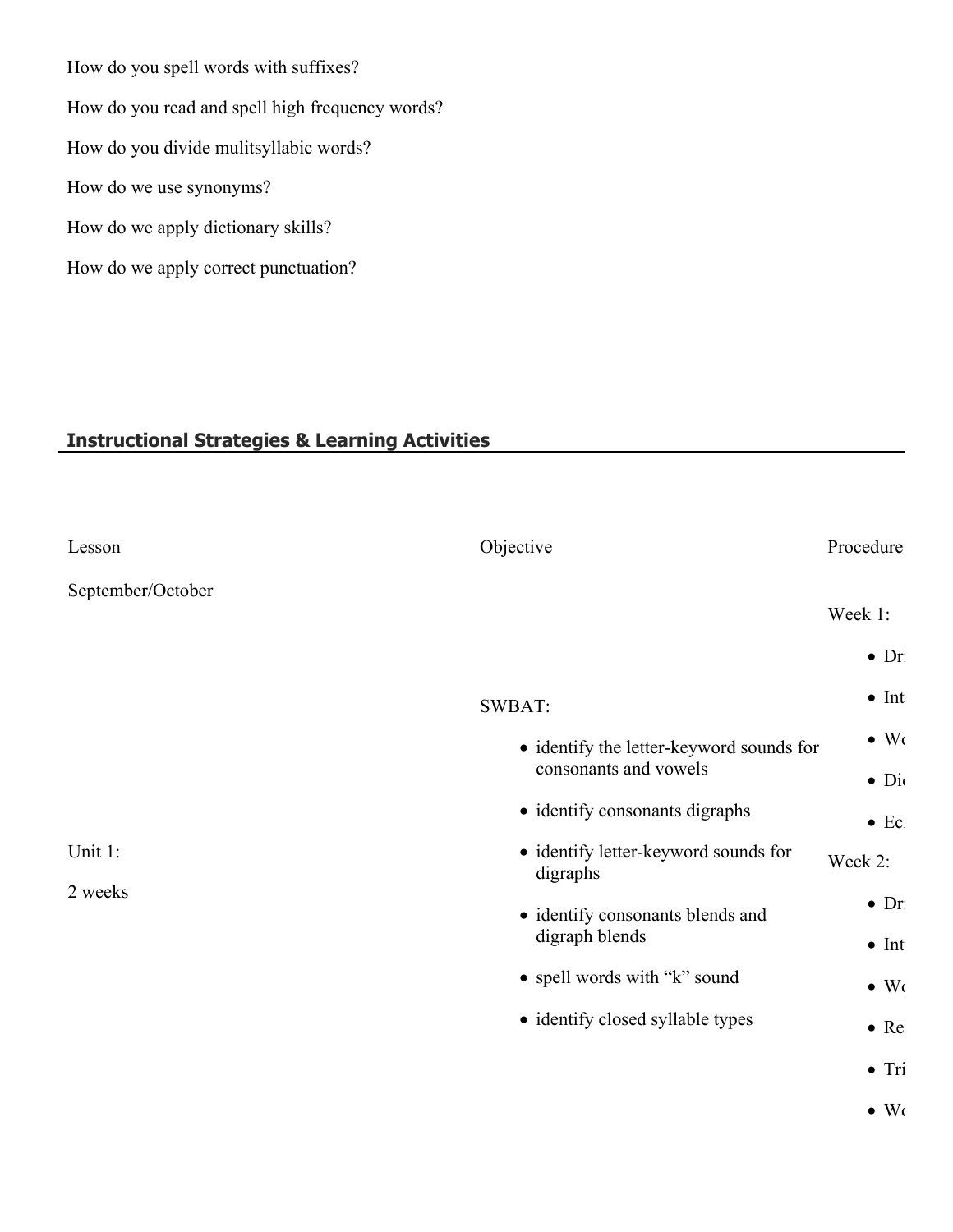$\bullet$  Dio

 $\bullet$  Dic

 $\overline{N_0}$ 

 $\bullet$  Un

Week 1:

|                                                                                    | $\bullet$ Dr                   |
|------------------------------------------------------------------------------------|--------------------------------|
|                                                                                    | $\bullet$ Int                  |
|                                                                                    | $\bullet$ Wo                   |
| SWBAT:                                                                             | $\bullet$ Dio                  |
| • understand bonus spelling rule "ff, ll,<br>ss, and sometimes zz"                 | $\bullet$ Te<br>pul            |
| • understand glued sounds: "all, am, an,<br>ang, ing, ong, ung, ank, ink, onk, unk | $\bullet$ Stc                  |
| • blending and reading words with                                                  | Week 2:                        |
| glued sounds                                                                       | $\bullet$ Dr                   |
| • segmenting and spelling words with<br>bonus letters and glued sounds             | $\bullet$ Int                  |
| $\bullet$ prosody                                                                  | $\bullet$ Wo                   |
| • fluent passage reading                                                           | $\bullet$ Te:                  |
| • story retelling                                                                  | $\bullet$ Wo                   |
| • identify sound made by: "ar, er, ir, or,                                         | $\bullet$ Ecl                  |
| ur''                                                                               | $\bullet$ Di                   |
|                                                                                    | $\bullet$ Di<br>N <sub>0</sub> |
|                                                                                    | $\bullet$ Stc                  |
|                                                                                    | $\bullet$ Un                   |
|                                                                                    |                                |
| SWBAT:                                                                             | $\bullet$ Dr                   |
| • identify concept of closed syllable<br>exceptions                                | $\bullet$ Int                  |
| • identify glued sounds "ild, ind, old,                                            | $\bullet$ Wo                   |
| olt, ost"                                                                          | $\bullet$ Te:                  |

Unit 2:

2 weeks

Unit 3

1 week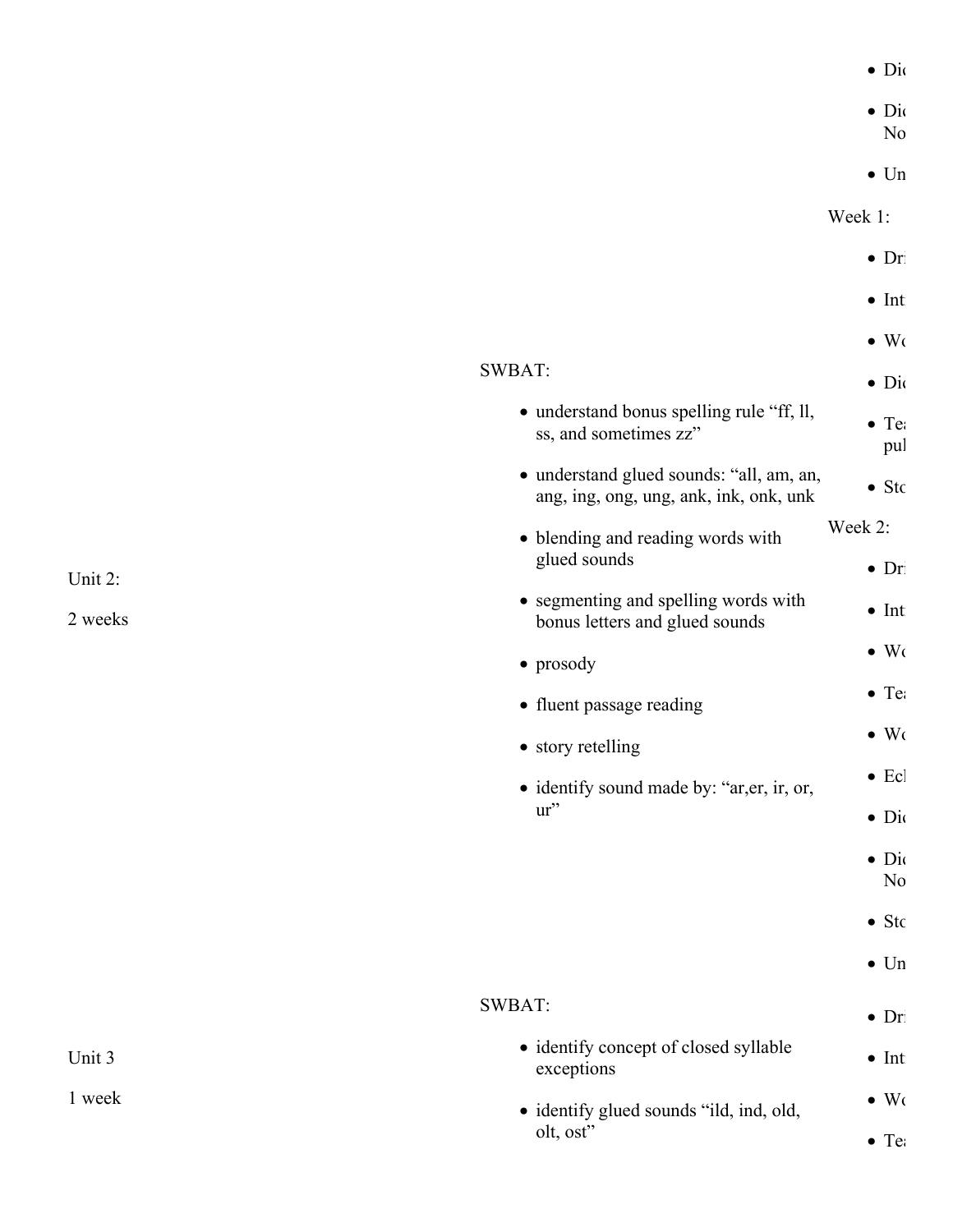| • participate in storytelling                             | $g_{0}$        |
|-----------------------------------------------------------|----------------|
| • practice fluent passage reading                         | $\bullet$ Wo   |
| • use vowel teams for reading "ai, ay,<br>ee, ey, oi, oy" | $\bullet$ Ecl  |
|                                                           | $\bullet$ Di   |
|                                                           | $\bullet$ Di   |
|                                                           | N <sub>0</sub> |
|                                                           | $\bullet$ Stc  |
|                                                           | $\bullet$ Un   |
|                                                           |                |
|                                                           |                |
|                                                           |                |
|                                                           | Week 1:        |
|                                                           |                |

|                                                           | $\bullet$ Dr         |
|-----------------------------------------------------------|----------------------|
| <b>SWBAT</b>                                              | $\bullet$ Int        |
| • review suffixes "s, es, ed, ing,"                       | $\bullet$ Wo         |
| • identify sounds made by "ed" $(t, d)$                   | $\bullet$ Di         |
| • comparison suffixes er, and est                         | $\bullet$ Te:<br>ple |
| • identify spelling procedures for words<br>with suffixes | $\,$ us $\,$         |
| • form plurals                                            | $\bullet$ Tri        |
|                                                           | $\bullet$ Wo         |
| • form present and past tense                             | $\bullet$ Stc        |
| • categorize vowel and consonant<br>suffixes              | $\bullet$ Dio        |
| • practice fluency passage reading                        | Week 2:              |
| • spell words with "oa, oe, ow, ou, oo,                   | $\bullet$ Dr         |
| $ue, ew$ "                                                | $\bullet$ Int        |
|                                                           | $\bullet$ Wo         |
|                                                           | $\bullet$ Te         |

Unit 4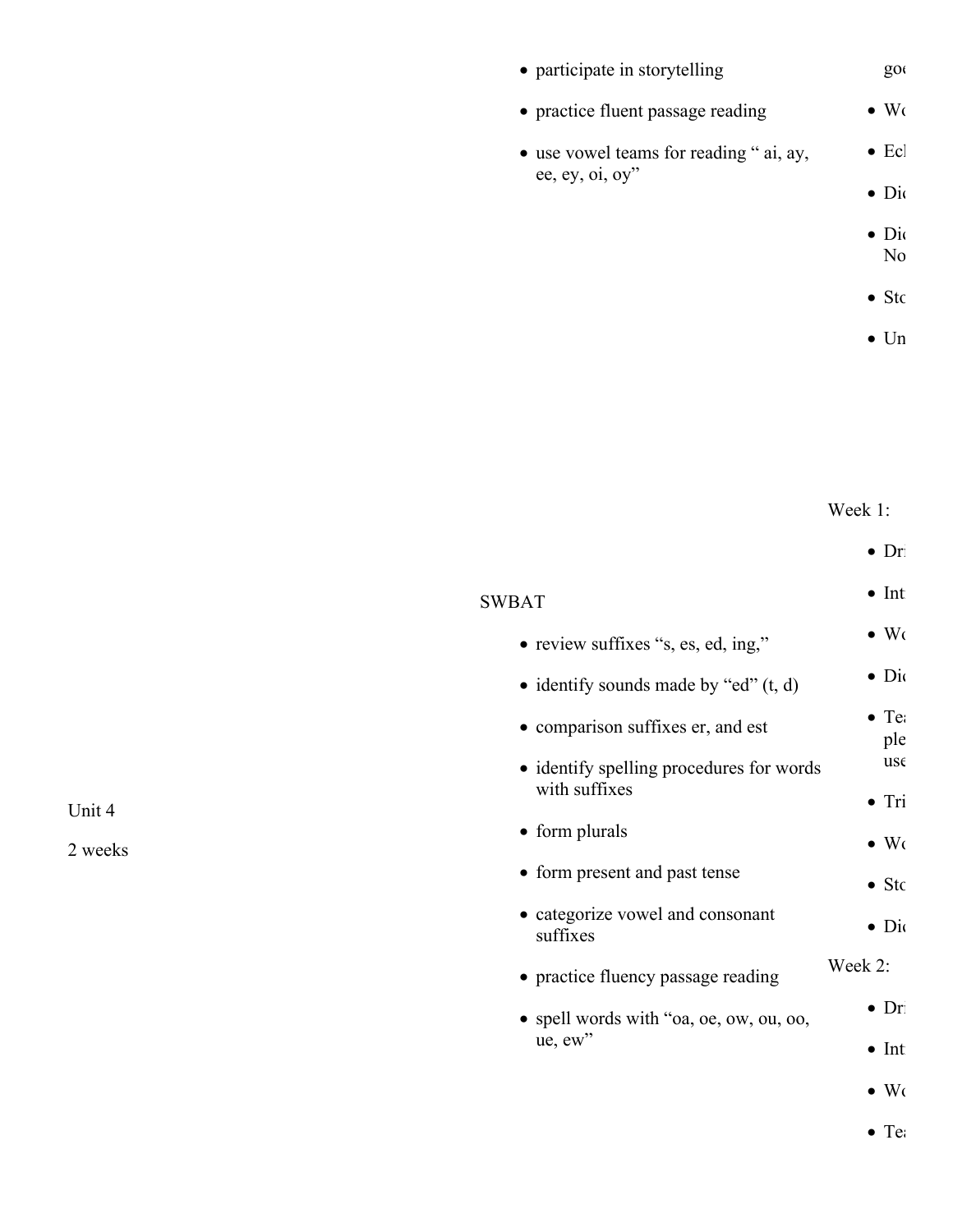$\bullet$  Tri

 $\bullet$  Wo

 $\bullet$  Dic

- $\bullet$  Dio  $No$
- $\bullet$  Sto
- $\bullet$  Ma
- $\bullet$  Un

November/December

Week 1:

| SWBAT:                                                                        | $\bullet$ Dr  |
|-------------------------------------------------------------------------------|---------------|
| • read and spell 2 syllable words                                             | $\bullet$ Int |
| • review syllable concept and                                                 | $\bullet$ Wo  |
| multisyllabic words                                                           | $\bullet$ Di  |
| • identify compound words                                                     | $\bullet$ Te: |
| • understand syllable division rules for<br>dividing between closed syllables | kn<br>on      |
| • understand procedure for spelling                                           | $\bullet$ Tri |
| words with more than one syllable                                             | $\bullet$ Wo  |
| • spelling of "ic" at the end of<br>multisyllabic words                       | $\bullet$ Stc |
| • new suffixes "ful, ment, ness, less,                                        | $\bullet$ Di  |
| able, en, ish"                                                                | Week 2:       |
| • prefixes: "mis, un, non, dis, trans                                         | $\bullet$ Dr  |
| • spell words with "au and aw"                                                | $\bullet$ Int |
|                                                                               | $\bullet$ Wo  |

Unit 5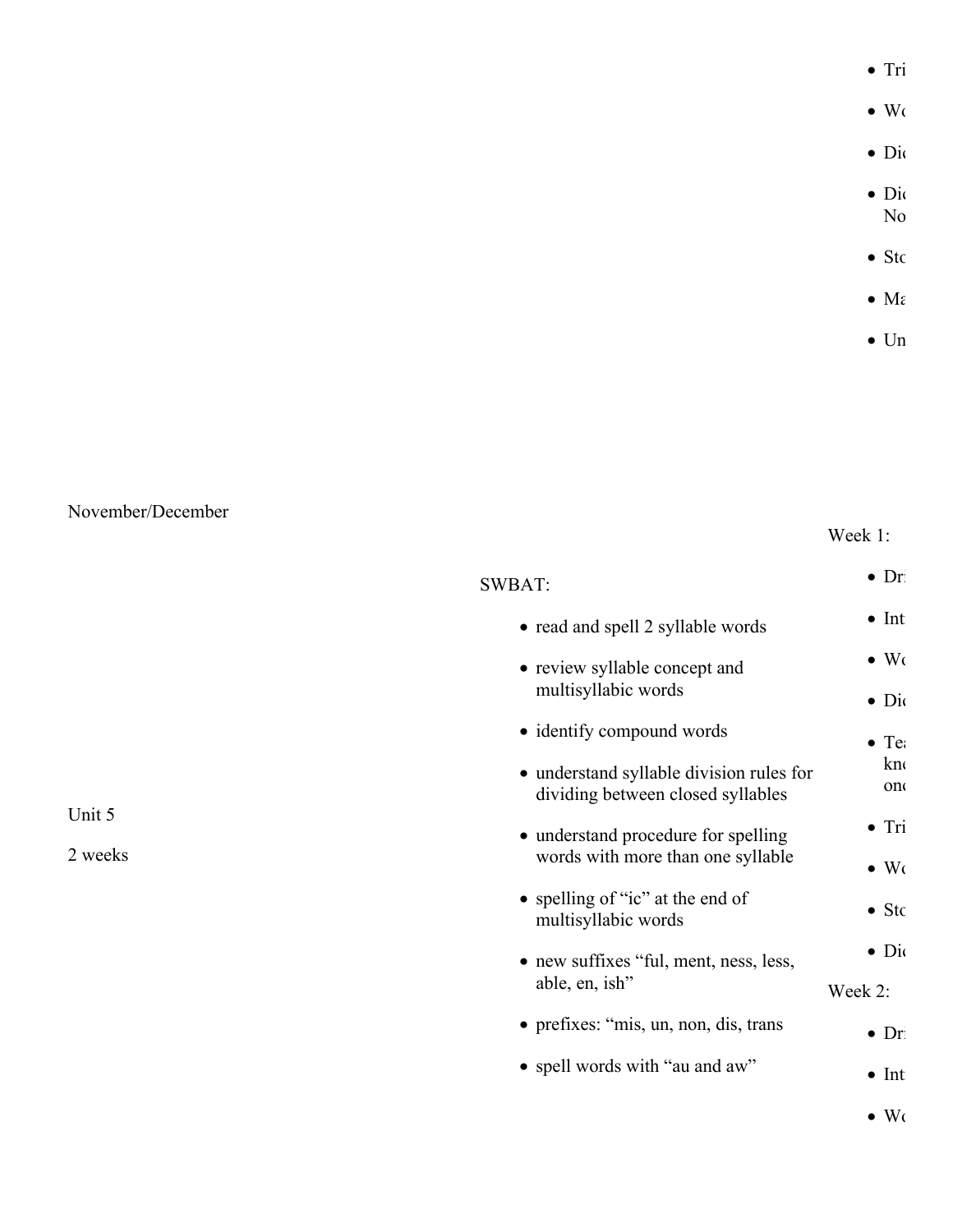|                                      | $\bullet$ Te:          |
|--------------------------------------|------------------------|
|                                      | $\bullet$ Tri          |
|                                      | $\bullet$ Wo           |
|                                      | $\bullet$ Di           |
|                                      | $\bullet$ Di           |
|                                      | No                     |
|                                      | $\bullet$ Stc          |
|                                      | $\bullet$ M $\epsilon$ |
|                                      | $\bullet$ Un           |
|                                      | Week 1:                |
|                                      | $\bullet$ Dr           |
|                                      | $\bullet$ Int          |
|                                      | $\bullet$ Wo           |
|                                      | $\bullet$ Dio          |
| SWBAT:                               | $\bullet$ Te:          |
| · review vowel-consonant-e syllables | hou                    |
| $\bullet\,$ s-/s/ and /z/            | tog                    |
| • learn spelling option procedure    | $\bullet$ Tri          |
| · understand two-syllable words with | $\bullet$ Wo           |
| closed and vowel-consonant syllables | $\bullet$ Stc          |
| • learn compound words               | $\bullet$ Di           |
| · understand vowel-consonant-e       | Week 2:                |
| exception (-ive)                     | $\bullet$ Dr           |
| • learn suffix -ive                  | $\bullet$ Int          |
|                                      | $\bullet$ Wo           |
|                                      | $\bullet$ Te:          |
|                                      |                        |

Unit 6

2 weeks

 $\bullet$  Wo

 $\bullet$  Dio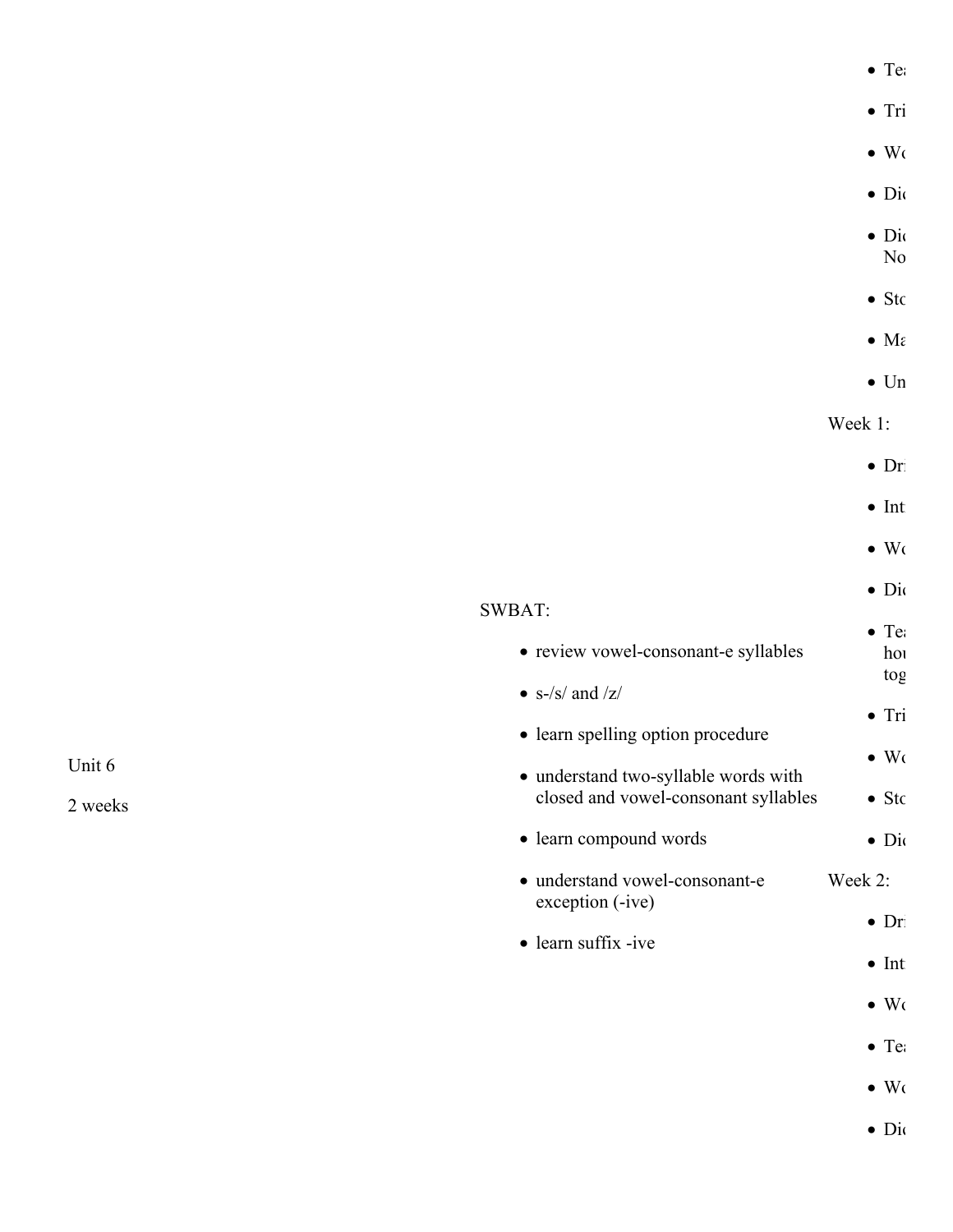| $\bullet$ | 1۱(<br>ш |  |  |  |
|-----------|----------|--|--|--|
|           |          |  |  |  |

- $No$
- $\bullet$  Sto
- $\bullet$  Ma
- $\bullet$  Un

Week 1:

- $\bullet$  Dr
- $\bullet$  Int
- $\bullet$  Wo
- $\bullet$  Dio
	-
	- $\bullet$  Teach  $\bullet$ 
		- $lar<sub>i</sub>$

fan sor

 $\bullet$  Tri

# SWBAT:

- understand open syllable type  $\bullet$  Ecl
- learn y as a vowel  $\bullet$  Wo
- learn how to combine open syllables with closed and vowel-consonant-e syllables  $\bullet$  Sto Week 2:
- learn additional syllable division rules  $\bullet$  Dr
- learn y, ly, ty suffixes  $\bullet$  Int
	- $\bullet$  Wo
	- $\bullet$  Teach  $\bullet$
	- $\bullet$  Ecl
	-
	- $\bullet$  Wo
	- $\bullet$  Dic
	- $\bullet$  Dic
	- $\bullet$  Dic
		- $No$

Unit 7: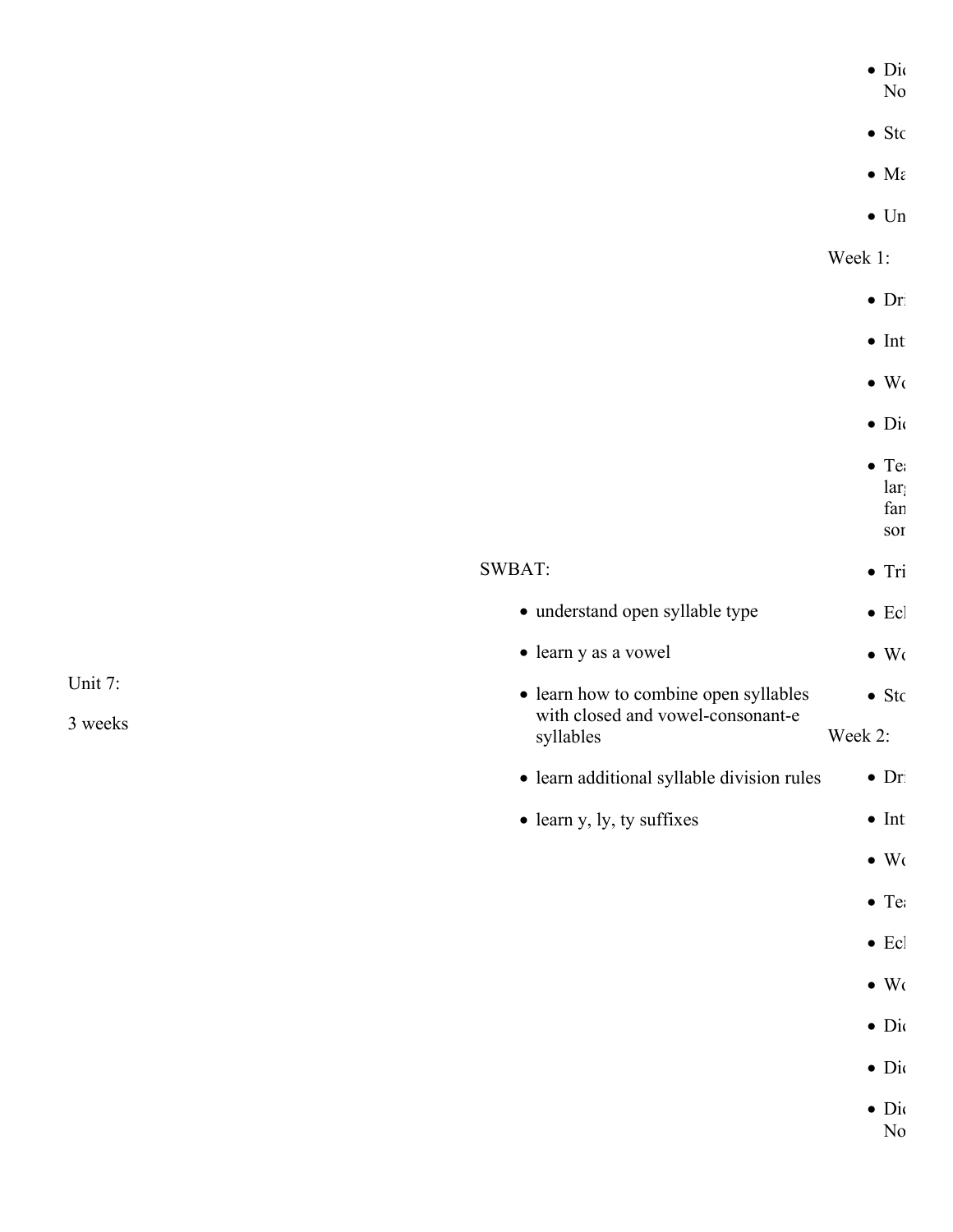$\bullet$  Sto

 $\bullet$  Ma

Week 3:

- $\bullet$  Dr
- $\bullet$  Int
- $\bullet$  Wo
- $\bullet$  Teach  $\bullet$ 
	- $\bullet$  Ecl
- $\bullet$  Wo
- $\bullet$  Dic
- $\bullet$  Dic
- $No$
- $\bullet$  Sto
- $\bullet$  Ma
- $\bullet$  Un

Week 1:

- January Unit 8: 1 week SWBAT: learn R-controlled syllable type understand sounds of -ar and -or combine r-controlled syllables with other syllable types  $\bullet$  Dr  $\bullet$  Int  $\bullet$  Wo  $\bullet$  Dio  $\bullet$  Teach  $\bullet$ ans  $\bullet$  Tri  $\bullet$  Wo  $\bullet$  Sto  $\bullet$  Dic
	- $\bullet$  Dio
		- $No$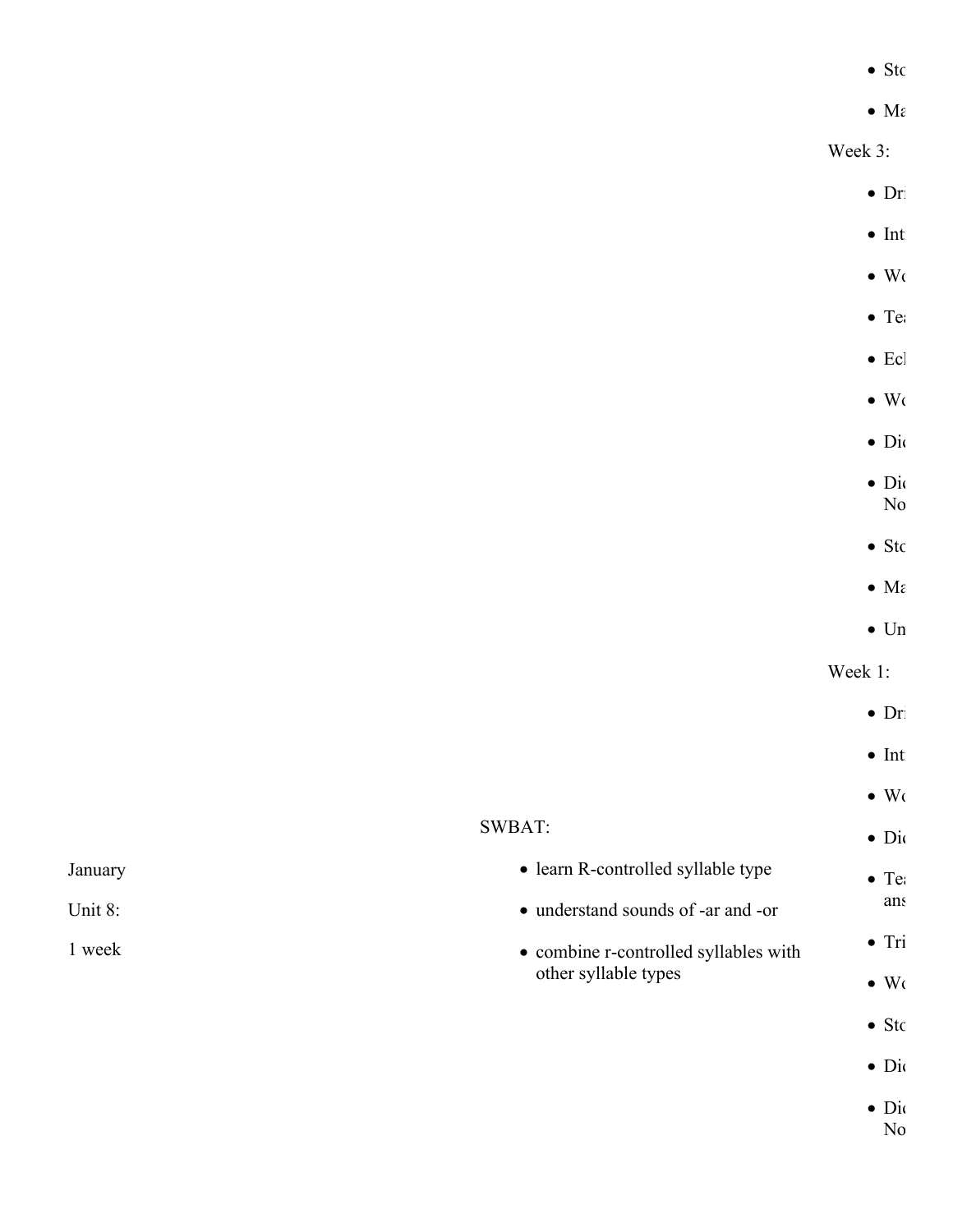|  | $\bullet$ Stc |
|--|---------------|
|  | $\bullet$ Un  |

Week 1:

- SWBAT: learn the sound of er, ir and ur learn spelling option procedure for /er/ sound combine r-controlled syllables with er, ir, and ur with other syllable types • learn dictionary skills  $\bullet$  Dr  $\bullet$  Int  $\bullet$  Wo  $\bullet$  Dio  $\bullet$  Teach  $\bullet$ lea  $mc$  $\bullet$  Tri  $\bullet$  Wo  $\bullet$  Ma  $\bullet$  Stc  $\bullet$  Dic Week 2:  $\bullet$  Dri  $\bullet$  Int  $\bullet$  Wo  $\bullet$  Teach  $\bullet$  $\bullet$  Tri  $\bullet$  Wo  $\bullet$  Dic
	- $\bullet$  Dic  $No$ 
		- $\bullet$  Sto
		- $\bullet$  Ma
		- $\bullet$  Un

Unit 9: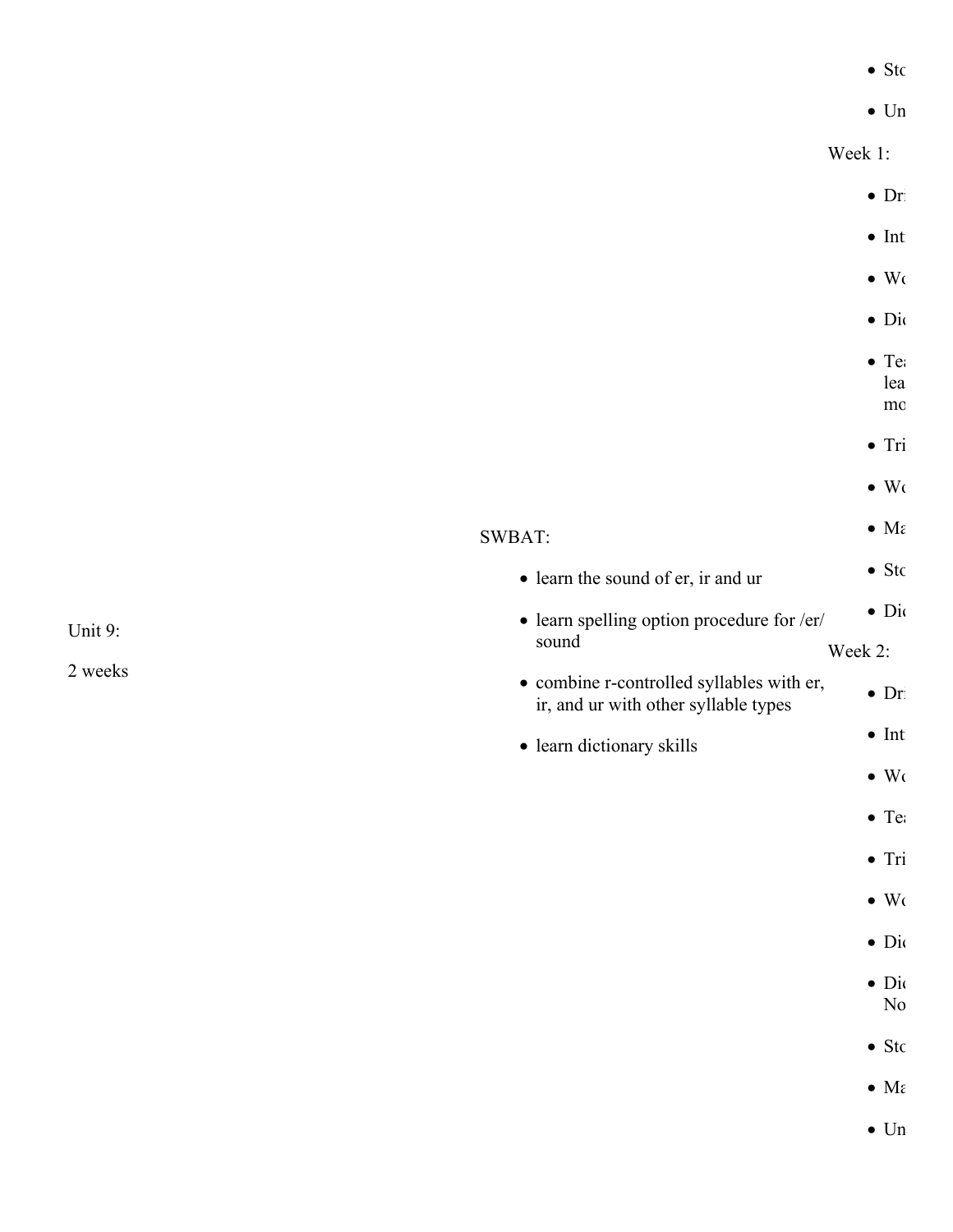#### Week 1:

|                            |                                                                                                                              | $\bullet$ Dr.                                                                                                                                                                                                 |
|----------------------------|------------------------------------------------------------------------------------------------------------------------------|---------------------------------------------------------------------------------------------------------------------------------------------------------------------------------------------------------------|
|                            |                                                                                                                              | $\bullet$ Int                                                                                                                                                                                                 |
|                            |                                                                                                                              | $\bullet$ Wo                                                                                                                                                                                                  |
|                            |                                                                                                                              | $\bullet$ Di                                                                                                                                                                                                  |
|                            |                                                                                                                              | $\bullet$ Te:<br>$\cot$<br>sch                                                                                                                                                                                |
|                            |                                                                                                                              | $\bullet$ Tri                                                                                                                                                                                                 |
|                            |                                                                                                                              | $\bullet$ Wo                                                                                                                                                                                                  |
|                            | SWBAT:                                                                                                                       | $\bullet$ Stc                                                                                                                                                                                                 |
|                            | · understand double syllable type                                                                                            | $\bullet$ Di                                                                                                                                                                                                  |
| February                   | • learn sounds of -ai and -ay                                                                                                | Week 2:                                                                                                                                                                                                       |
| <b>Unit 10:</b><br>2 weeks | • learn the use of spelling option<br>procedure for /a/ sound<br>• combine all types of syllables<br>• understand homophones | $\bullet$ Dr<br>$\bullet$ Int<br>$\bullet$ Wo<br>$\bullet$ Te:<br>$\bullet$ Tri<br>$\bullet$ Wo<br>$\bullet$ Ecl<br>$\bullet$ Di<br>$\bullet$ Di<br>N <sub>0</sub><br>$\bullet$ Stc<br>$\bullet$ M $\epsilon$ |
|                            |                                                                                                                              | $\bullet$ Un                                                                                                                                                                                                  |
| <b>Unit 11:</b>            | SWBAT:                                                                                                                       | Week 1:                                                                                                                                                                                                       |
| 2 weeks                    | • learn sounds of -ee, -ea, and -ey                                                                                          | $\bullet$ Dr                                                                                                                                                                                                  |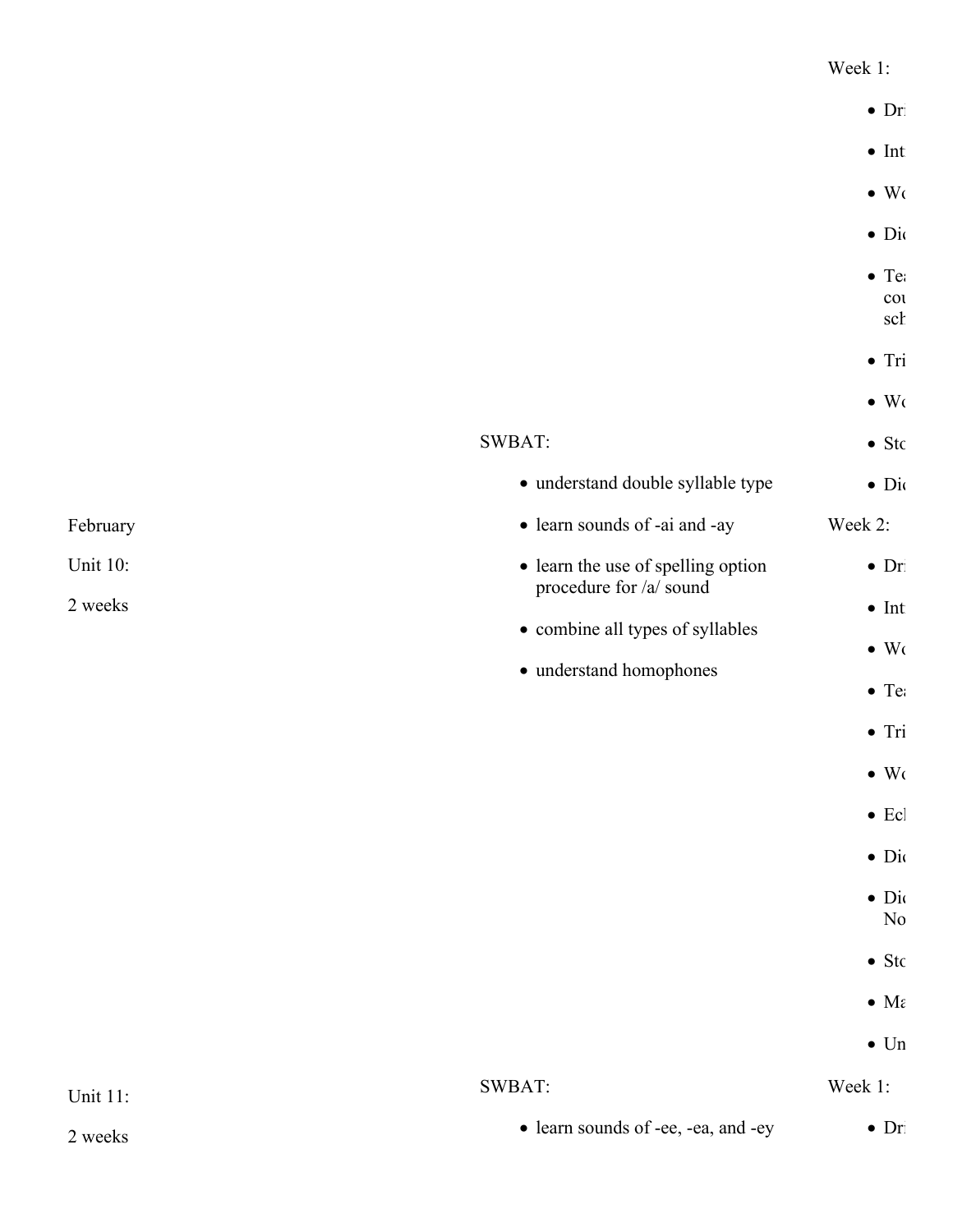| • learn the use of spelling option     | $\bullet$ Int             |
|----------------------------------------|---------------------------|
| procedure for /e/ sound                | $\bullet\,$ Wo            |
|                                        | $\bullet$ Di              |
|                                        | $\bullet$ Te:             |
|                                        | $\rm W0$<br>rea           |
|                                        | $\bullet$ Tri             |
|                                        | $\bullet\,$ Wo            |
|                                        | $\bullet$ Ma              |
|                                        | $\bullet$ Stc             |
|                                        | $\bullet$ Di              |
|                                        | Week 2:                   |
|                                        | $\bullet$ Dr              |
|                                        | $\bullet$ Int             |
|                                        | $\bullet\,$ Wo            |
|                                        | $\bullet$ Te:             |
|                                        | $\bullet$ Tri             |
|                                        | $\bullet\,$ Wo            |
|                                        | $\bullet$ Ecl             |
|                                        | $\bullet$ Dio             |
|                                        | $\bullet$ Dio<br>$\rm No$ |
|                                        | $\bullet$ Stc             |
|                                        | $\bullet$ Ma              |
|                                        | $\bullet$ Un              |
| SWBAT:                                 | Week 1:                   |
| • learn sounds of -oi and -oy          | $\bullet$ Dr              |
| loorn apolling generalizations of loil | $\bullet$ Int             |

March/April

learn spelling generalizations of /oi/

1 week

Unit 12: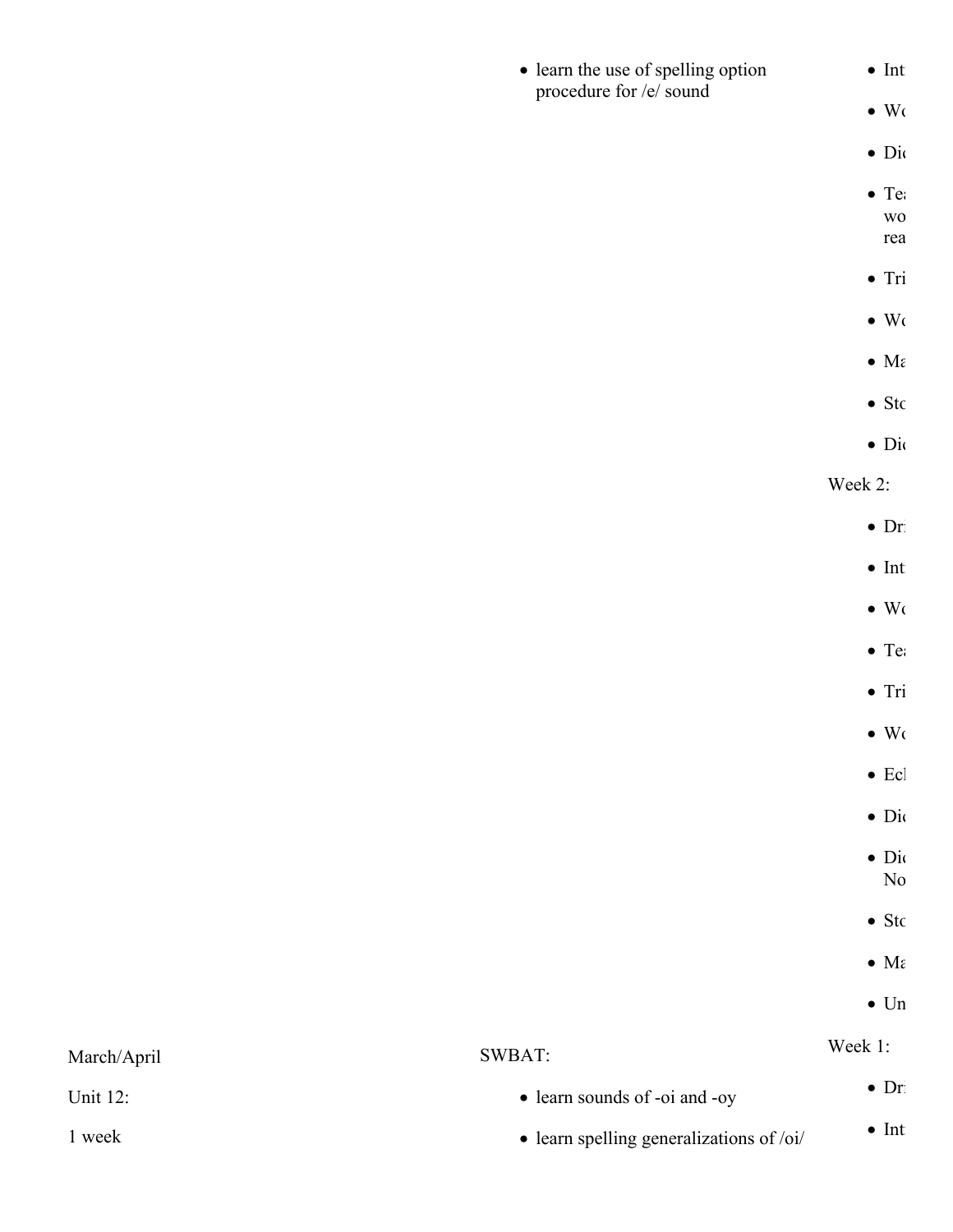| sound                                                               | $\bullet$ Wo           |
|---------------------------------------------------------------------|------------------------|
|                                                                     | $\bullet$ Di           |
|                                                                     | $\bullet$ Te:          |
|                                                                     | ear                    |
|                                                                     | $\bullet$ Tri          |
|                                                                     | $\bullet$ Wo           |
|                                                                     | $\bullet$ M $\epsilon$ |
|                                                                     | $\bullet$ Stc          |
|                                                                     | $\bullet$ Di           |
|                                                                     | $\bullet$ Un           |
|                                                                     | Week 1:                |
|                                                                     | $\bullet$ Dr           |
|                                                                     | $\bullet$ Int          |
|                                                                     | $\bullet$ Wo           |
|                                                                     | $\bullet$ Di           |
|                                                                     | $\bullet$ Te:          |
|                                                                     | $\operatorname{Tu}$    |
| SWBAT:                                                              | ton                    |
| • learn the long o sound of -oa, -oe and<br>$\mbox{-}\mathrm{OW}$   | $\bullet$ Tri          |
| <b>Unit 13:</b>                                                     | $\bullet$ Wo           |
| • learn the spelling option procedure for<br>2 weeks<br>$/o/$ sound | $\bullet$ M $\epsilon$ |
| • review of suffix endings                                          | $\bullet$ Stc          |
|                                                                     | $\bullet$ Di           |
|                                                                     | Week 2:                |
|                                                                     | $\bullet$ Dr           |
|                                                                     | $\bullet$ Int          |

 $\bullet$  Wo

 $\bullet$  Tea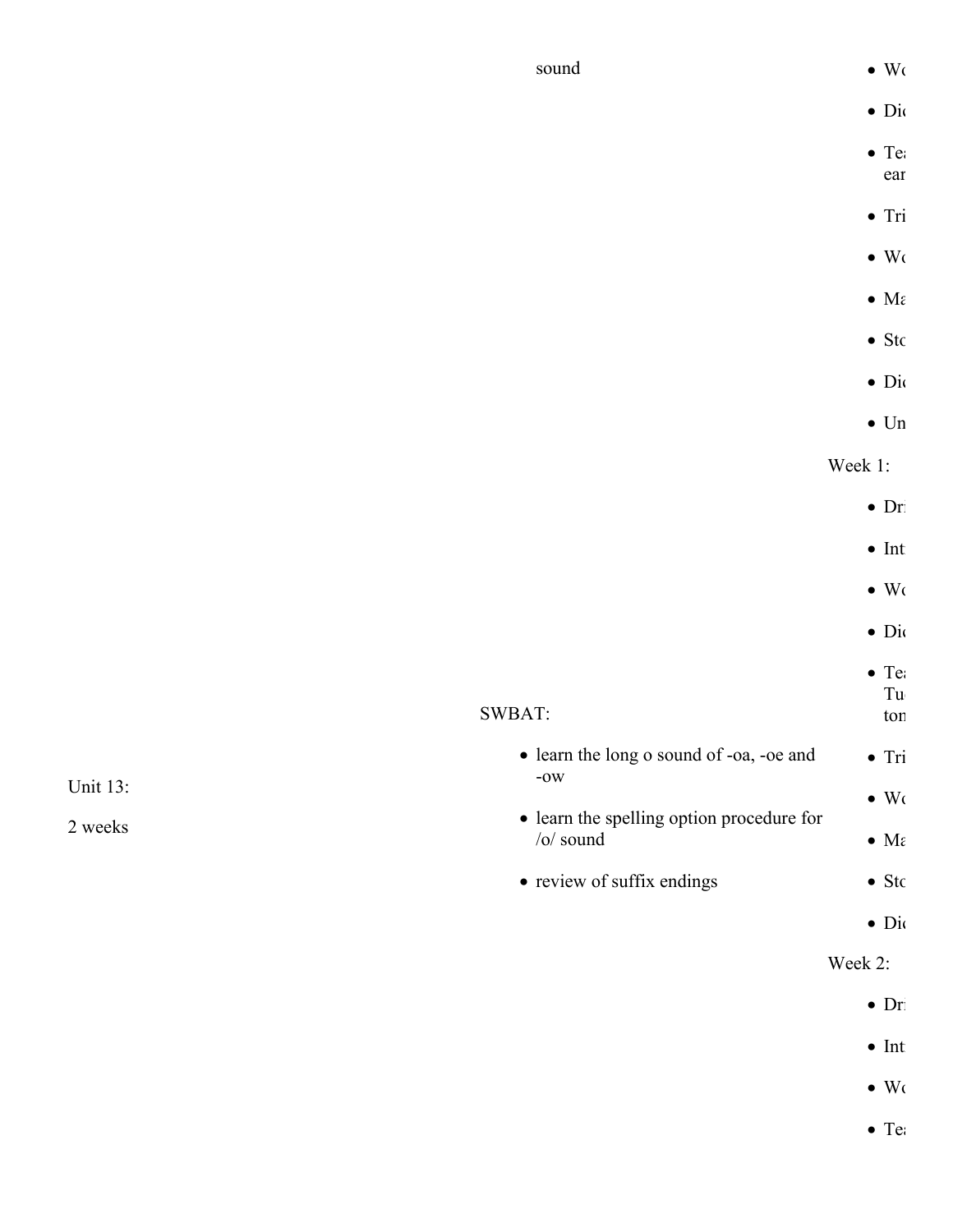|                                                     | $\bullet$ Tri               |
|-----------------------------------------------------|-----------------------------|
|                                                     | $\bullet$ Wo                |
|                                                     | $\bullet$ Ecl               |
|                                                     | $\bullet$ Di                |
|                                                     | $\bullet$ Dio<br>No         |
|                                                     | $\bullet$ Stc               |
|                                                     | $\bullet$ Ma                |
|                                                     | $\bullet$ Un                |
|                                                     | Week 1:                     |
|                                                     | $\bullet$ Dr                |
|                                                     | $\bullet$ Int               |
|                                                     | $\bullet$ Wo                |
|                                                     | $\bullet$ Di                |
|                                                     | $\bullet$ Te<br>$W^{\circ}$ |
| SWBAT:                                              | Sat<br>pie                  |
| • learn the /ou/ sound of -ou and -ow               | $\bullet$ Tri               |
| • learn flexibility in sound choices for<br>reading | $\bullet$ Wo                |
| • learn spelling generalizations for /ou/           | $\bullet$ M $\epsilon$      |
| sound                                               | $\bullet$ Stc               |
|                                                     | $\bullet$ Di                |

Unit 14:

2 weeks

Week 2:

- $\bullet$  Dr
- $\bullet$  Int
- $\bullet$  Wo
- $\bullet$  Teach tries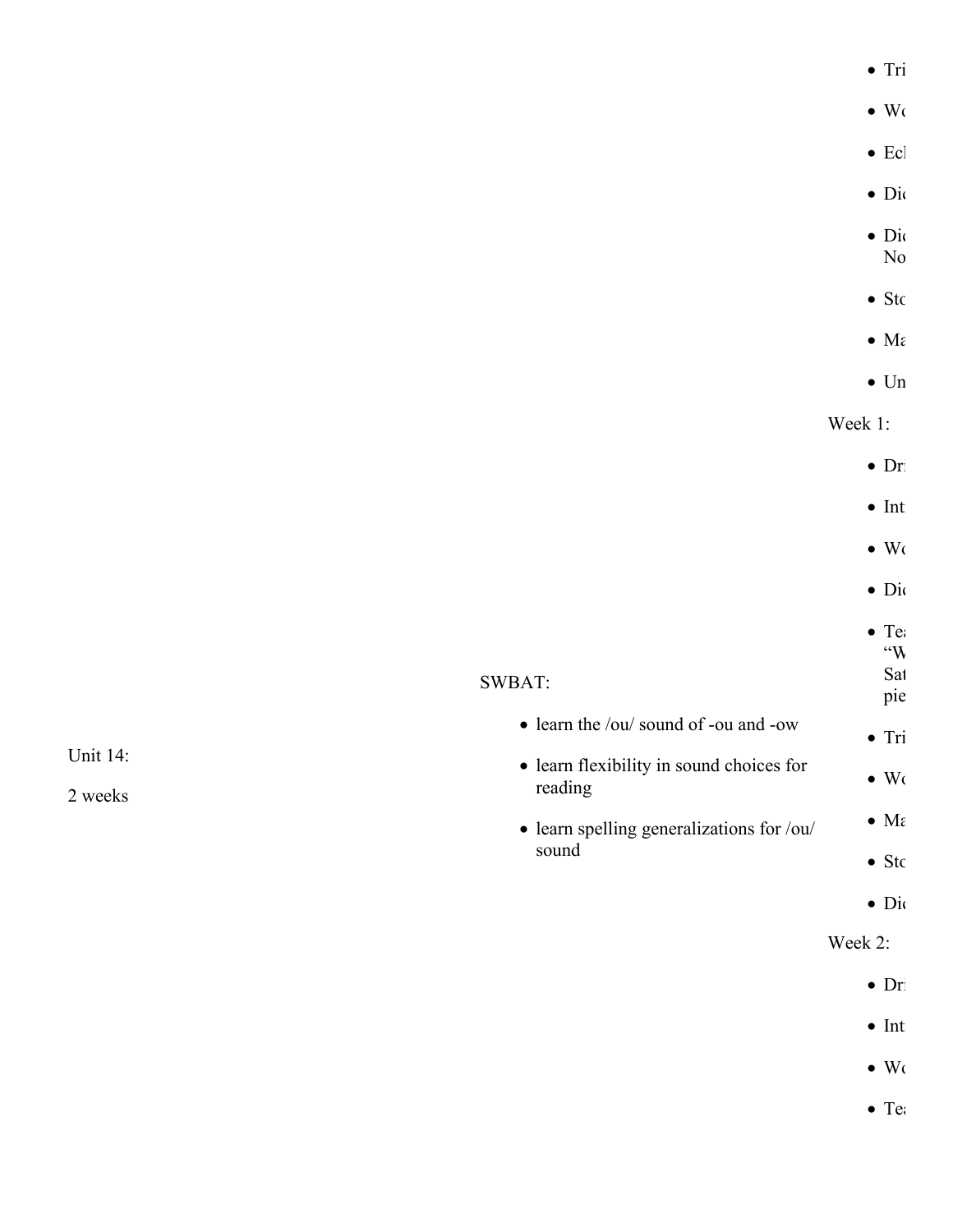|                  |                                                             | $\bullet$ Tri                     |
|------------------|-------------------------------------------------------------|-----------------------------------|
|                  |                                                             | $\bullet$ Wo                      |
|                  |                                                             | $\bullet$ Ecl                     |
|                  |                                                             | $\bullet$ Di                      |
|                  |                                                             | $\bullet$ Di<br>$\rm No$          |
|                  |                                                             | $\bullet$ Stc                     |
|                  |                                                             | $\bullet$ Ma                      |
|                  |                                                             | $\bullet$ Un                      |
|                  |                                                             | Week 1:                           |
|                  |                                                             | $\bullet$ Dr                      |
|                  |                                                             | $\bullet$ Int                     |
|                  |                                                             | $\bullet$ Wo                      |
|                  |                                                             | $\bullet$ Dio                     |
|                  | SWBAT:                                                      | $\bullet$ Te:<br>$\rm Fe l$<br>sp |
|                  | $\bullet$ learn the /u/ sound of -oo, -ou, -ue and<br>$-ew$ | $\bullet$ Tri                     |
| April/May, June  | $\bullet$ learn the /u/ sound of -ue                        | $\bullet \,$ Wo                   |
| Unit 15: 2 weeks | $\bullet$ learn the /u/ sound of -oo                        | $\bullet$ M $\epsilon$            |
|                  | • use of spelling option procedure for                      | $\bullet$ Stc                     |
|                  | / $u$ / and / $u$ / sounds                                  | $\bullet$ Di                      |
|                  |                                                             | Week 2:                           |
|                  |                                                             | $\bullet$ Dr                      |

- $\bullet$  Int
- $\bullet$  Wo
- $\bullet$  Tea

 $\bullet$  Tri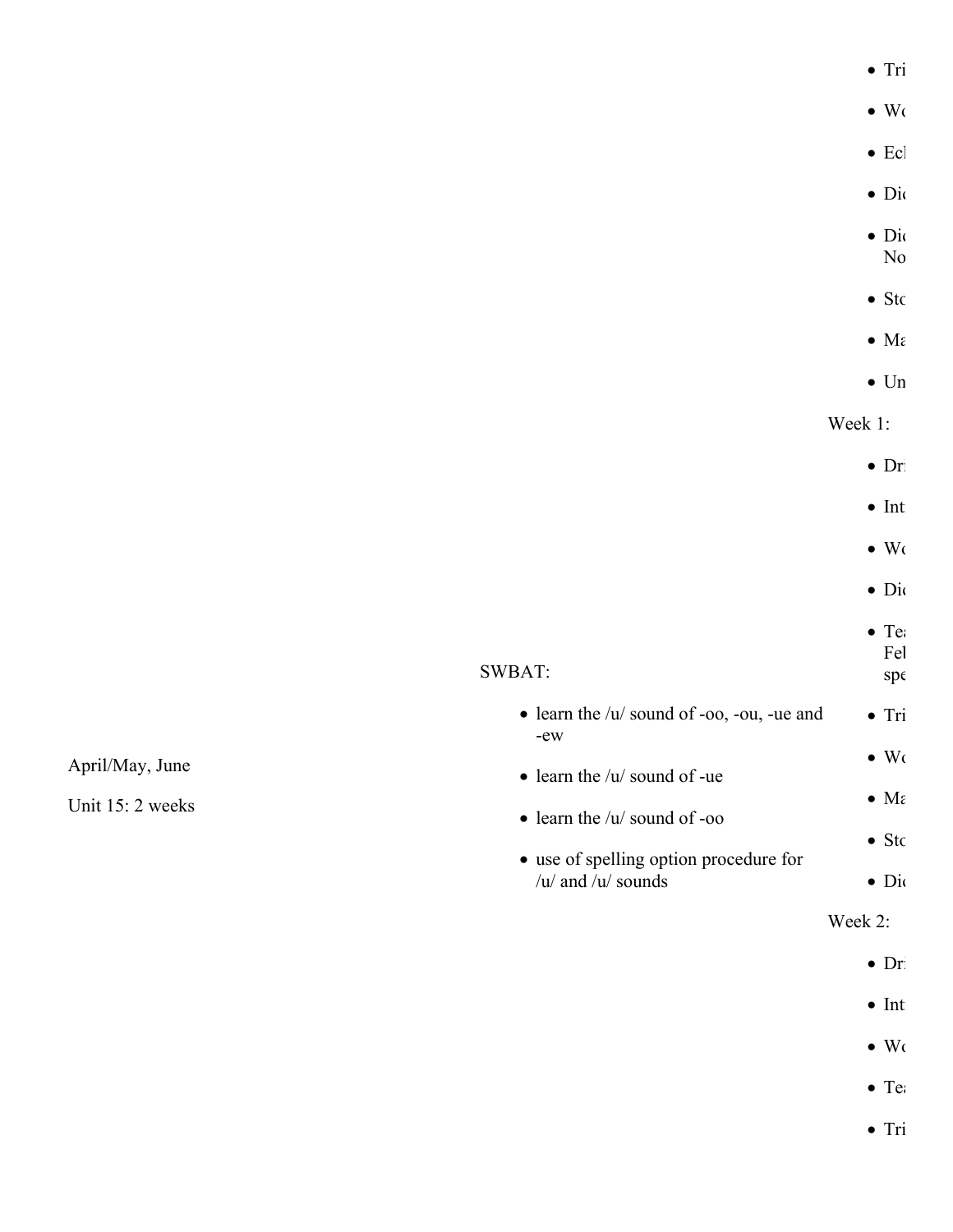|                                       | $\bullet$ Wo                       |
|---------------------------------------|------------------------------------|
|                                       | $\bullet$ Ecl                      |
|                                       | $\bullet$ Di                       |
|                                       | $\bullet$ Di<br>$\rm No$           |
|                                       | $\bullet$ Stc                      |
|                                       | $\bullet$ M $\epsilon$             |
|                                       | $\bullet$ Un                       |
|                                       | Week 1:                            |
|                                       | $\bullet$ Dr                       |
|                                       | $\bullet$ Int                      |
|                                       | $\bullet$ Wo                       |
|                                       | $\bullet$ Dio                      |
| • learn sounds of -au and -aw         | $\bullet$ Te:<br>lau               |
| • understand spelling generalizations | $\bullet$ Tri                      |
|                                       | $\bullet$ Wo                       |
|                                       | $\bullet$ M $\epsilon$             |
|                                       | $\bullet$ Stc                      |
|                                       | $\bullet$ Dio                      |
|                                       | $\bullet$ Un                       |
|                                       | Week 1:                            |
| SWBAT:                                | $\bullet$ Dr                       |
| · learn consonant-le syllable type    | $\bullet$ Int                      |
| • spell consonant -le words           | $\bullet \,$ Wo                    |
| • review of all 6 syllable types      | $\bullet$ Dio                      |
|                                       | $\bullet$ Te:<br>$\cot$            |
|                                       | SWBAT:<br>for the $\sqrt{0}$ sound |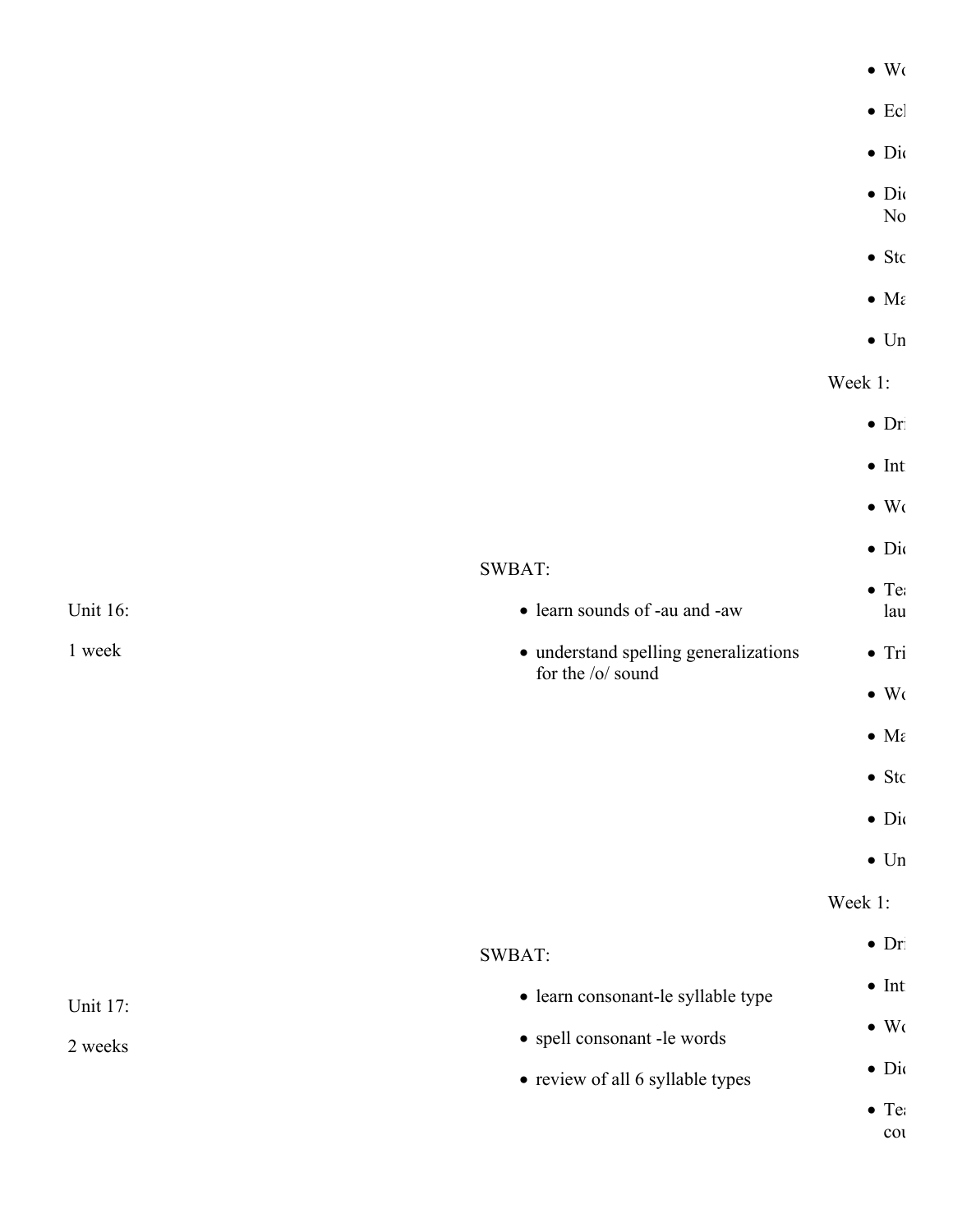$\bullet$  Tri

- $\bullet$  Wo
- $\bullet$  Ma
- $\bullet$  Sto
- $\bullet$  Dic

## Week 2:

- $\bullet$  Dri
- $\bullet$  Int
- $\bullet$  Wo
- $\bullet$  Teach tries
- $\bullet$  Tri
- 
- $\bullet$  Wo
- $\bullet$  Ecl
- 
- $\bullet$  Dic
- $\bullet$  Dio  $No$
- $\bullet$  Sto
- $\bullet$  Ma
- $\bullet$  Un

## **Integration of Career Readiness, Life Literacies and Key Skills**

| TECH.9.4.2.IML.1 | Identify a simple search term to find information in a search engine or digital resource.                   |
|------------------|-------------------------------------------------------------------------------------------------------------|
| TECH.9.4.2.TL.2  | Create a document using a word processing application.                                                      |
| WRK.9.2.2.CAP.1  | Make a list of different types of jobs and describe the skills associated with each job.                    |
| TECH.9.4.2.CT.3  | Use a variety of types of thinking to solve problems (e.g., inductive, deductive).                          |
| TECH.9.4.2.TL.1  | Identify the basic features of a digital tool and explain the purpose of the tool (e.g.,<br>$8.2.2.ED.1$ ). |
|                  | Different types of jobs require different knowledge and skills.                                             |
|                  | Information is shared or conveyed in a variety of formats and sources.                                      |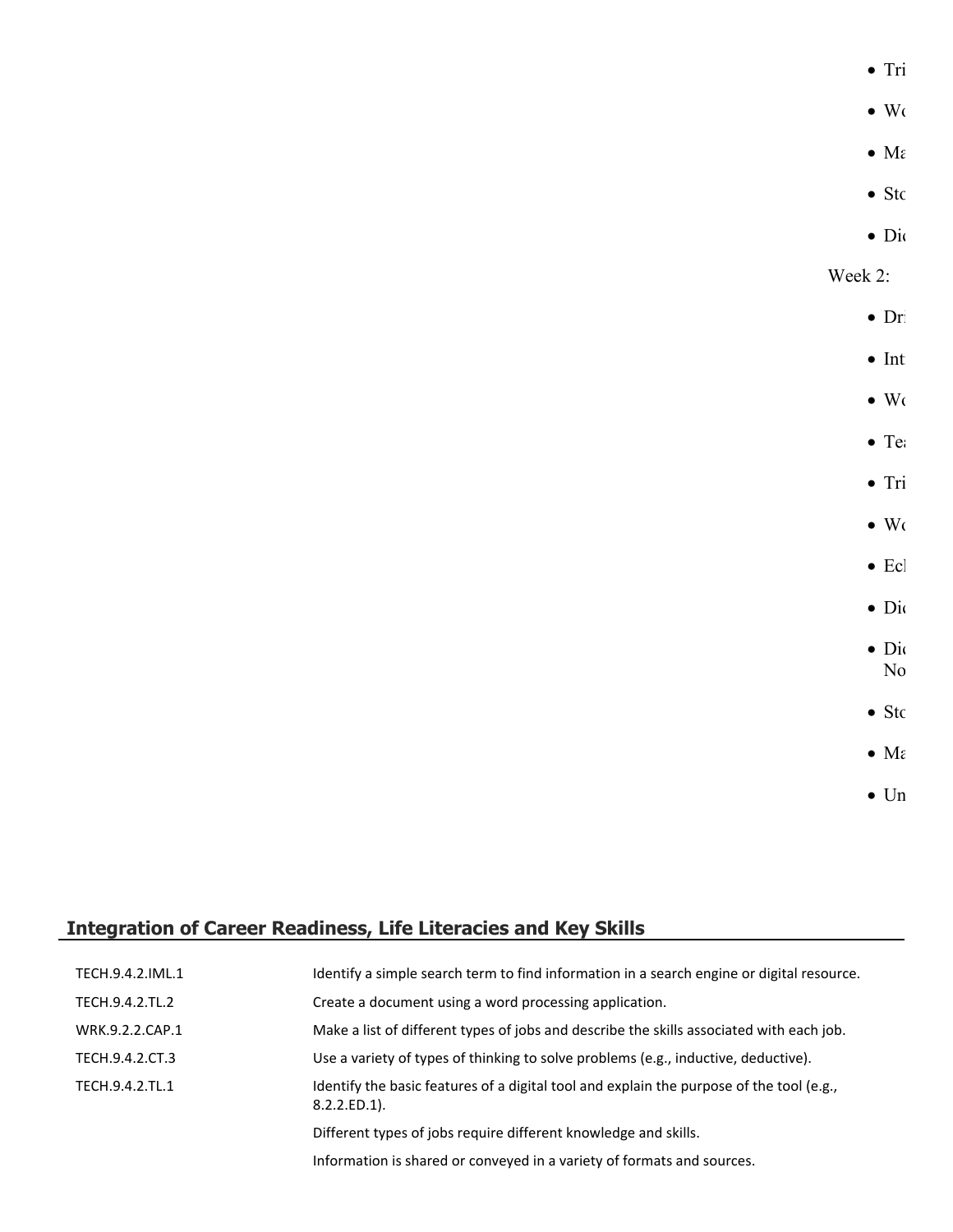| TECH.9.4.2.IML.3     | Use a variety of sources including multimedia sources to find information about topics<br>such as climate change, with guidance and support from adults (e.g., 6.3.2.GeoGI.2,<br>6.1.2. History SE.3, W.2.6, 1-LSI-2). |
|----------------------|------------------------------------------------------------------------------------------------------------------------------------------------------------------------------------------------------------------------|
|                      | Digital tools and media resources provide access to vast stores of information that can be<br>searched.                                                                                                                |
| <b>WRK.9.2.2.CAP</b> | Career Awareness and Planning                                                                                                                                                                                          |

## **Technology and Design Integration**

Students will interact with Smartboard, Ipads, Chromebooks and document camera.

| CS.K-2.8.1.2.DA.2 | Store, copy, search, retrieve, modify, and delete data using a computing device.                                                                                             |
|-------------------|------------------------------------------------------------------------------------------------------------------------------------------------------------------------------|
| CS.K-2.8.1.2.CS.1 | Select and operate computing devices that perform a variety of tasks accurately and<br>quickly based on user needs and preferences.                                          |
|                   | Individuals use computing devices to perform a variety of tasks accurately and quickly.<br>Computing devices interpret and follow the instructions they are given literally. |

## **Interdisciplinary Connections**

Spelling and phonics instruction is embedded in all disciplines.

## **Differentiation**

Based on invidual need, teachers will offer additional support though conferencing, modified mentor text, peer support and individualized mini-lessons.

Advanced learners will be offered more rigorous mentor texts to emulate, teacher conferences and reference materials to support in-depth writing endeavors, based on choice.

- Understand that gifted students, just like all students, come to school to learn and be challenged.
- Pre-assess your students. Find out their areas of strength as well as those areas you may need to address before students move on.
- Consider grouping gifted students together for at least part of the school day.
- Plan for differentiation. Consider pre-assessments, extension activities, and compacting the curriculum.
- Use phrases like "You've shown you don't need more practice" or "You need more practice" instead of words like "qualify" or "eligible" when referring to extension work.
- Encourage high-ability students to take on challenges. Because they're often used to getting good grades, gifted students may be risk averse.
- **Definitions of Differentiation Components**:
	- o Content the specific information that is to be taught in the lesson/unit/course of instruction.
	- o Process how the student will acquire the content information.
	- o Product how the student will demonstrate understanding of the content.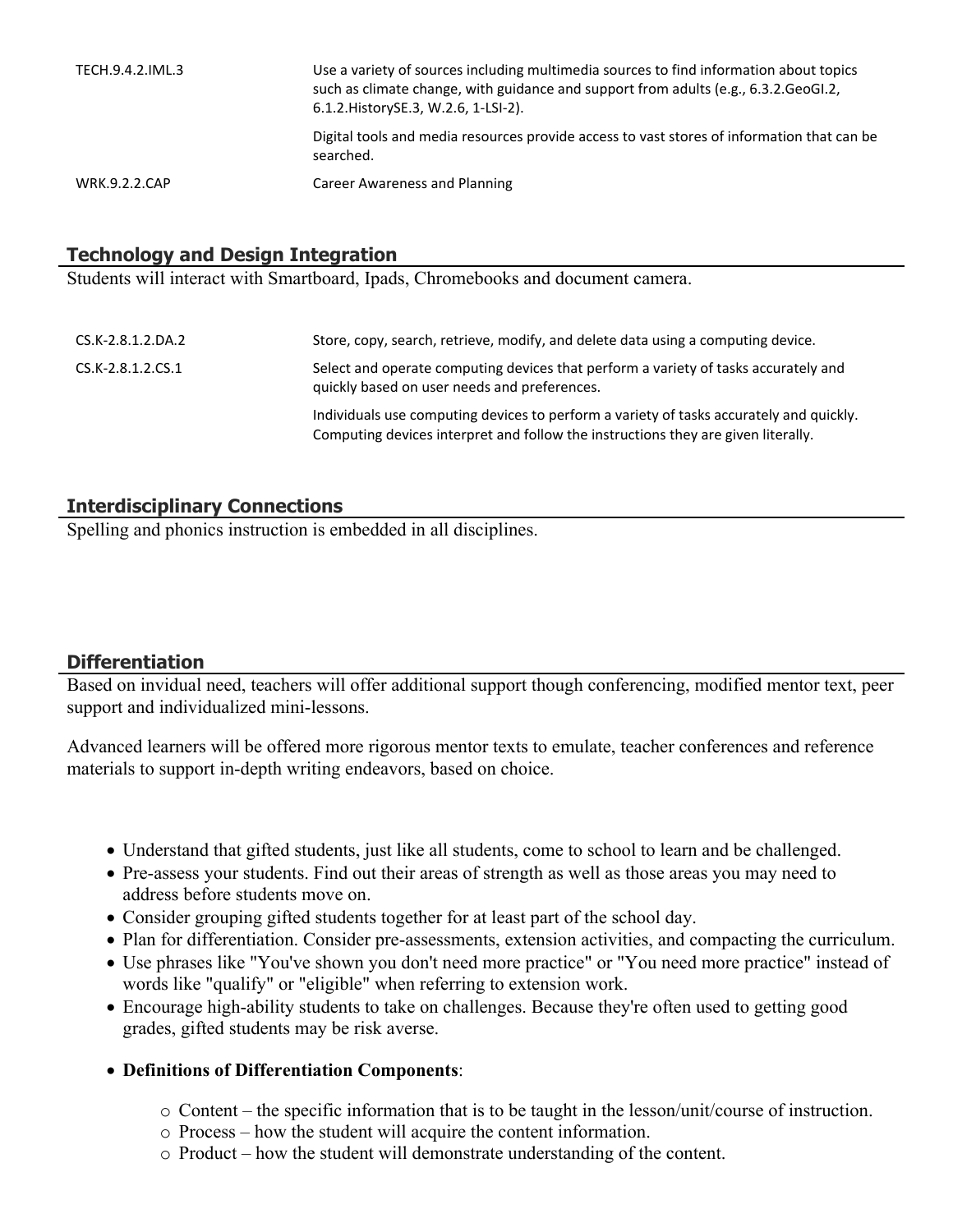o Learning Environment – the environment where learning is taking place including physical location and/or student grouping

#### **Differentiation occurring in this unit:**

See above

## **Modifications & Accommodations**

IEP accommodations, and modifications will be in place, and teacher assigned modifications and accommodations will be assigned, assessed, and monitored.

Follow IEP accommodations and differentiate materials, project requirements as needed.

Refer to QSAC EXCEL SMALL SPED ACCOMMOCATIONS spreadsheet in this discipline.

#### **Modifications and Accommodations used in this unit:**

Utilize 504 and IEP's

#### **Benchmark Assessments**

**Benchmark Assessments** are given periodically (e.g., at the end of every quarter or as frequently as once per month) throughout a school year to establish baseline achievement data and measure progress toward a standard or set of academic standards and goals.

#### **Schoolwide Benchmark assessments:**

Aimsweb benchmarks 3X a year

Linkit Benchmarks 3X a year

DRA

#### **Additional Benchmarks used in this unit:**

DRA and Aimsweb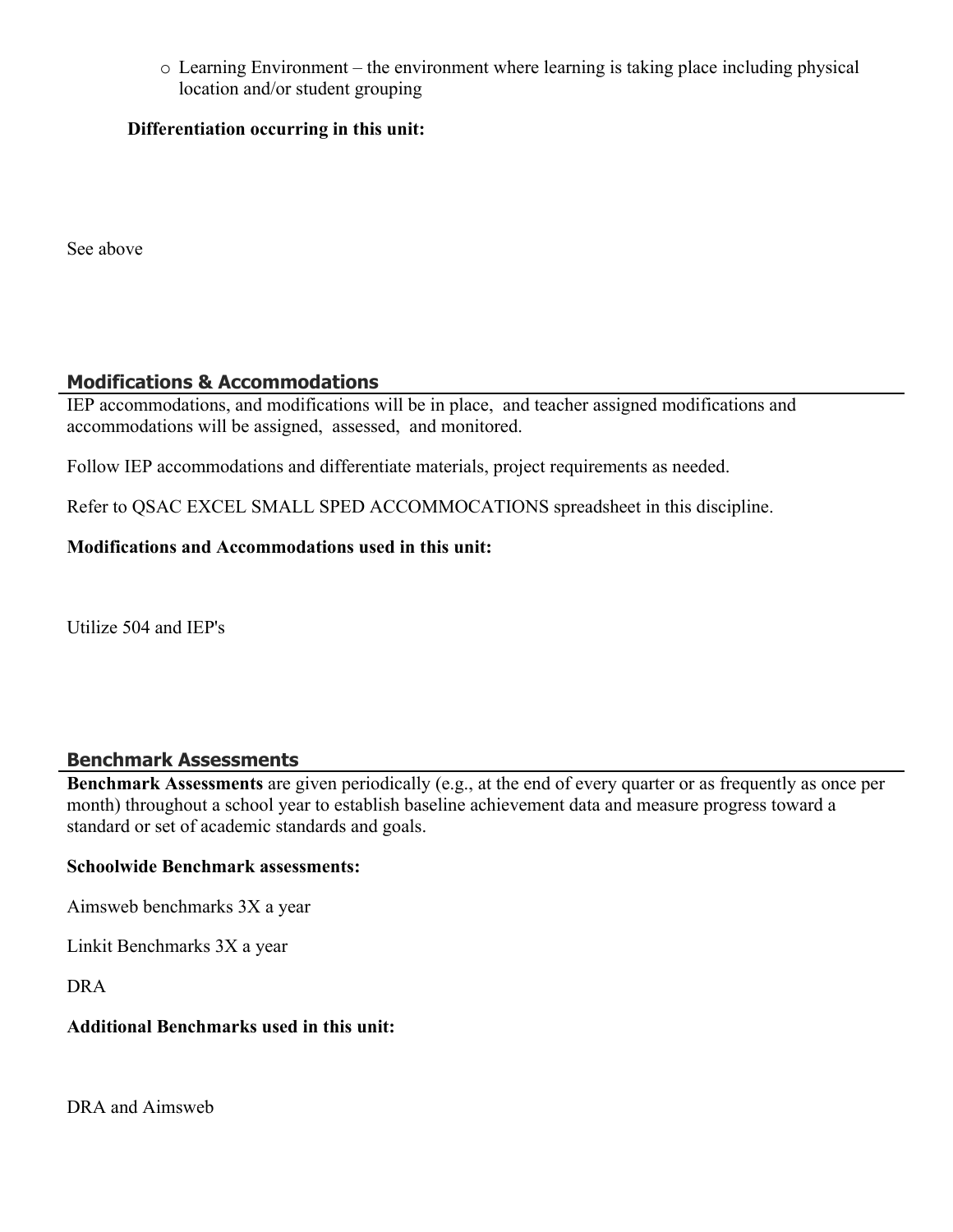#### **Formative Assessments**

Assessment allows both instructor and student to monitor progress towards achieving learning objectives, and can be approached in a variety of ways. **Formative assessment** refers to tools that identify misconceptions, struggles, and learning gaps along the way and assess how to close those gaps. It includes effective tools for helping to shape learning, and can even bolster students' abilities to take ownership of their learning when they understand that the goal is to improve learning, not apply final marks (Trumbull and Lash, 2013). It can include students assessing themselves, peers, or even the instructor, through writing, quizzes, conversation, and more. In short, formative assessment occurs throughout a class or course, and seeks to improve student achievement of learning objectives through approaches that can support specific student needs (Theal and Franklin, 2010, p. 151).

#### **Formative Assessments used in this unit:**

See above

#### **Summative Assessments**

**summative assessments** evaluate student learning, knowledge, proficiency, or success at the conclusion of an instructional period, like a unit, course, or program. Summative assessments are almost always formally graded and often heavily weighted (though they do not need to be). Summative assessment can be used to great effect in conjunction and alignment with formative assessment, and instructors can consider a variety of ways to combine these approaches.

#### **Summative assessments for this unit:**

See above

## **Instructional Materials**

Fundations Kit

Online Wilson rescources